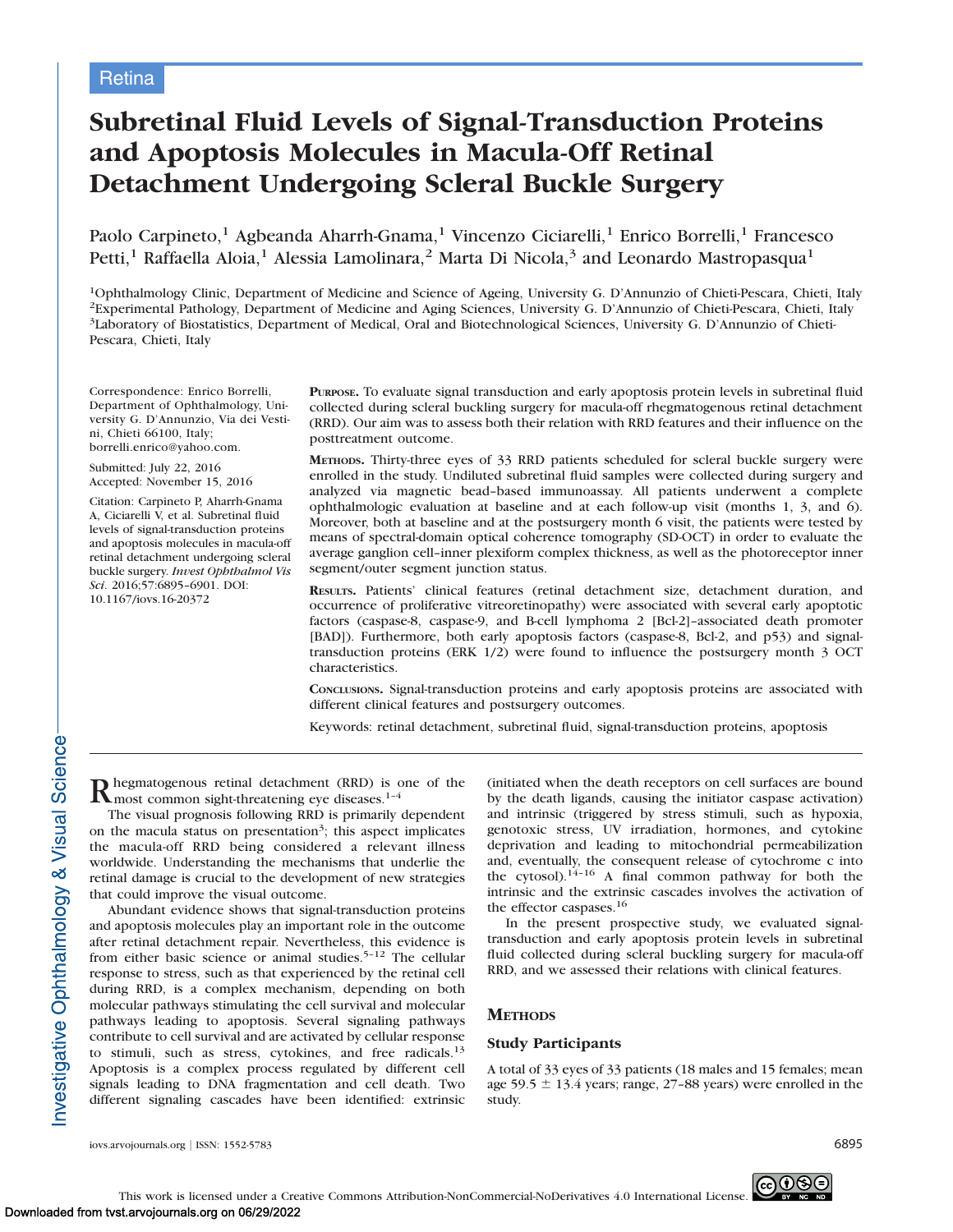All patients had a clinical and imaging diagnosis of maculaoff RRD scheduled for scleral buckle surgery. Patients consecutively presented at the University Gabriele D'Annunzio Department of Ophthalmology between January 2015 and December 2015. This study was approved by the institutional ethics committee, and patients provided signed informed consent for the use of their data. The study adhered to the tenets of the Declaration of Helsinki.

Exclusion criteria were (1) macular detachment (MD) duration  $\geq$  5 weeks; (2) proliferative vitreoretinopathy (PVR) at baseline of a grade greater than B according to Machemer's classification<sup>17</sup>; (3) any previous vitreoretinal surgery; (4) any complicated cataract surgery (posterior capsular rupture or postsurgery neodymium-doped yttrium aluminum garnet (Nd:YAG) laser capsulotomy); (5) ocular media opacity (e.g., cataract greater than Lens Opacities Classification System (LOCS) grade 3 or vitreous hemorrhage); (6) any maculopathy affecting the patient before the RRD, including age-related macular degeneration; (7) any history of vascular diseases, including diabetic retinopathy or previous retinal vein occlusion in the study eye, because their influence on ganglion cell– inner plexiform layer complex (GC-IPL) thickness is known<sup>18</sup>; (8) any optic neuropathy, including glaucoma, or any condition increasing the risk of secondary glaucoma (e.g., pigment dispersion syndrome or pseudoexfoliation syndrome); and (9) intraocular pressure (IOP) > 21 mm Hg.

## Study Protocol

At baseline, all patients underwent a complete ophthalmic evaluation, including assessment of best-corrected visual acuity (BCVA) using Early Treatment Diabetic Retinopathy Study (ETDRS) charts, tonometry, slit-lamp biomicroscopy, indirect fundus ophthalmoscopy, and spectral-domain optical coherence tomography (SD-OCT). Furthermore, all patients were tested by means of B-scan ultrasonography in order to confirm the diagnosis and the extension of the RRD. We defined the moment of retinal detachment as the subjective reduction of VA, as considered in several studies,<sup>19,20</sup> taking into account that not all patients experiencing RRD are able to identify the beginning of the peripheral scotoma and that symptoms, such as floaters and phosphenes, are not specific for RRD.

Subjects were evaluated at baseline and were followed up at the postsurgical visits for months 1, 3, and 6. At each follow-up visit, patients were evaluated with a complete ophthalmologic evaluation. Moreover, both at baseline and at the postsurgical month 6 visit, patients were tested by means of SD-OCT in order to evaluate the average GC-IPL thickness, as well as the photoreceptor inner segment/outer segment (IS/OS) junction status (normal; disrupted/absent).

#### Surgical Procedure

The same expert surgeon performed all the scleral buckle surgeries within 3 days after the baseline evaluation. During the surgery, undiluted subretinal fluid (SRF) samples were collected. In brief, after the  $360^\circ$  conjunctival peritomy was completed, indirect ophthalmoscopy was performed in order to determine the localization of the tears and the most appropriate SRF drainage site. The drainage was performed at the buckling in relation to the highest retina elevation, and far enough from the retinal tears and the choroidal site of the vortex veins. In order to realize the drainage puncture, a scleral pocket was performed. Subsequently, a small incision through the residual sclera and the choroid was carried out after a careful cauterization of scleral and choroidal vessels. In order to facilitate SRF collection, drainage by means of a cannula (Terumo SurFlash Polyurethane I.V. Catheter 20G; Tokyo,

Japan) was immediately performed under direct observation, so that the fluid was collected immediately into a 3-mL syringe. Then, a nonabsorbable polyester suture was placed through the two edges of the scleral incision to close the margin of the pocket at the end of the drainage.

#### Collection and Multiplex Analysis of Samples

Approximately  $250 \mu L$  fluid was collected during the surgery and immediately chilled in ice. Within 1 hour, the samples were centrifuged at 17,949g for 15 minutes at  $4^{\circ}$ C and stored at -70°C until assayed. The total protein concentration for each sample was evaluated by bicinchoninic acid protein assay (Pierce Biotechnology, Rockford, IL, USA). Undiluted retinal fluid samples  $(25 \mu L$  neat per well) were used to detect changes in apoptosis or signaling pathways, using the MILLIPLEX MAP 5-Plex Early Apoptosis Magnetic Bead Kit to test B-cell lymphoma 2 [Bcl-2]–associated death promoter (BAD), Bcl-2, caspase-9, p53, and caspase-8 (Cat. no. 48- 669MAG; Merck-Millipore, Vimodrone, Italy) and the MILLI-PLEX MAP 7-Plex Multi-Pathway Magnetic Bead Kit to test response element binding (CREB), nuclear factor kappa-lightchain-enhancer of activated B cells (NF-kB), p38, extracellular signal–regulated kinases 1 and 2 (ERK 1/2), p70S6K, and signal transducer and activator of transcription 3 and 5 protein (STAT3, STAT5) (Cat. no. 48-680MAG, Merck-Millipore), respectively, according to the manufacturer's protocol. Briefly, 25 µL neat samples was added to 25 µL 1 $\times$  magnetic beads and incubated overnight at 4°C with shaking. At the end of the incubation, the plate was washed twice in an assay buffer and then incubated for 1 hour with 25  $\mu$ L 1 $\times$  detection antibody at room temperature (RT). Then, always at RT, the plate was incubated for 15 minutes with  $1\times$  streptavidin-phycoerythrin, and for another 15 minutes with amplification buffer. Therefore, the plate was washed twice and incubated with 150 µL assay buffer for 5 minutes. The plate was run immediately on a Luminex 100200 platform (Luminex Corporation, Austin, TX, USA) with xPONENT 3.1 software. The assay was performed in a 96-well plate, using all the assay components provided in the kit. All incubation steps were performed in the dark to protect the beads from light. Positive and negative controls were supplied with the kit. The results were expressed as mean fluorescence intensity (MFI).

#### Imaging

Patients were tested using a Cirrus SD-OCT (Carl Zeiss Meditec, Inc., Dublin, CA, USA), a commercially available device with a scan speed of 27,000 axial scans per second and an axial resolution of  $5 \mu m$ . All scans were acquired by the same operator after pupil dilation using eye drops containing 0.5% tropicamide and 10.0% phenylephrine hydrochloride. Cirrus SD-OCT was used to acquire two macular scans using the macular cube  $512 \times 128$  scan protocol. The GCA algorithm, incorporated into Cirrus SD-OCT software version 6.5, was used to process and measure the thickness of the macular GC-IPL within a 14.13-mm<sup>2</sup> elliptical annulus area centered on the fovea. The GCA algorithm automatically segmented the GC-IPL based on the three-dimensional data generated from the macular cube  $512 \times 128$  scan protocol. The average, minimum, and six sectoral GC-IPL thickness values (superotemporal [ST], superior [S], superonasal [SN], inferonasal [IN], inferior [I], and inferotemporal [IT]) were measured from the elliptical annulus centered on the fovea. A detailed description of the algorithm has been presented previously.<sup>21</sup>

During the scanning, the subject's pupil was first centered and focused on the iris viewport. The line-scanning ophthalmoscope with auto focus mode was then used to optimize the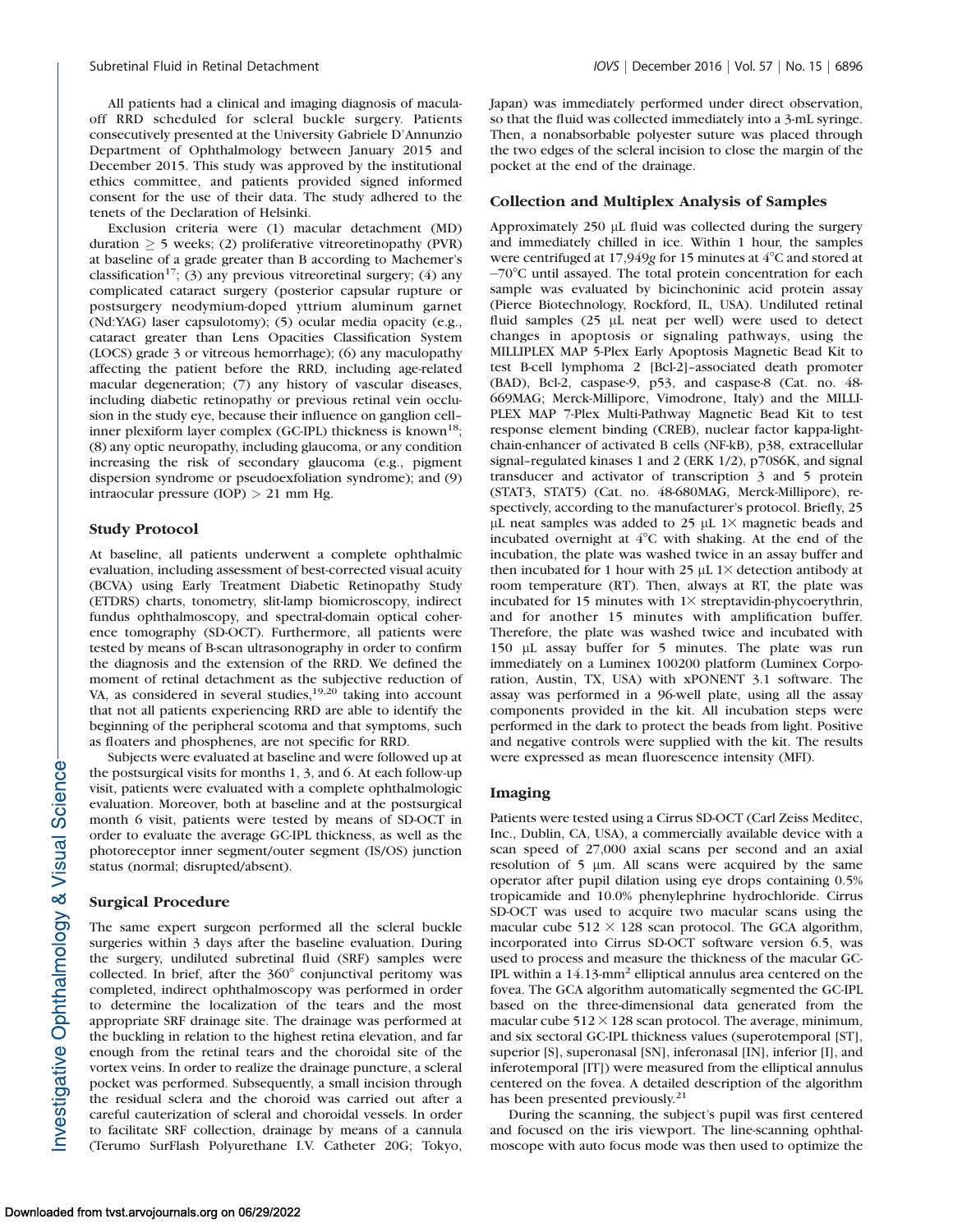| RRD Patients, $n = 33$                                |                     |  |  |
|-------------------------------------------------------|---------------------|--|--|
| Age, y                                                | $59.5 \pm 13.4$     |  |  |
| Sex, $n$                                              |                     |  |  |
| Male                                                  | 18                  |  |  |
| Female                                                | 15                  |  |  |
| Retinal detachment size, number of quadrants, $n$ (%) |                     |  |  |
| $\leq$ 2                                              | 21 (63.6)           |  |  |
| >3                                                    | 12 (36.4)           |  |  |
| Detachment duration, weeks, $n$ (%)                   |                     |  |  |
| $\leq$ 2                                              | 23(69.7)            |  |  |
| >3                                                    | 10(30.3)            |  |  |
| BCVA, logMAR, at baseline, median (IOR)               |                     |  |  |
| <b>Baseline</b>                                       | $2.00(0.66 - 2.00)$ |  |  |

n, number of patients; BCVA, best-corrected visual acuity (logMAR [logarithm of the minimum angle of resolution]); IS/OS junction, inner segment/outer segment photoreceptor junction.

view of the retina. The center and enhance modes were used to optimize the Z-offset and the scan polarization, respectively, in order to maximize the signal. After each capture, the motion artifact was checked with the line-scanning ophthalmoscope image with an en face OCT overlay. Rescanning was performed if a motion artifact, indicated by blood vessel discontinuity, was detected.

Only good-quality scans, defined as scans with signal strength  $\geq 6$ , were used for the analysis.

Furthermore, two cross-sectional SD-OCT scans through the fovea (one horizontal and one vertical) were obtained for each eye. The integrity of the IS/OS junction (normal; disrupted/ absent) was evaluated by an experienced retinal physician. The IS/OS junction was assumed to be ''normal'' when at least 50% of its length in the central 1500-µm zone from the fovea was continuous and clearly visible; otherwise it was defined as ''disrupted/absent.''

### Statistical Analysis

Statistical calculations were performed using the Statistical Package for Social Sciences (version 20.0; SPSS, Inc., Chicago, IL, USA). To detect departures from normal distribution, the Shapiro-Wilk test was performed for all variables. The variables were presented as follows: qualitative variables as frequency and percentage; quantitative variables as median and interquartile range (IQR).

In order to test the influence on clinical patients' features of signal-transduction and apoptosis proteins, patients were divided based on their clinical features. Then, the Mann-Whitney  $U$  test was performed in order to obtain  $P$  values. Moreover, the linear univariate regression model was applied to test the relation between BCVA at the postsurgical month 6 visit and the analyzed molecules.

The chosen level of statistical significance was  $P < 0.05$ .

## **RESULTS**

Patients' clinical characteristics are reported in Table 1.

Table 2 shows the percentage of samples in which the studied molecules resulted in upregulation, after the comparison with the entire group of analyzed patients.

At baseline, the BCVA was 2.00 (0.66–2.00) logMAR. During the follow-up, the BCVA was 0.50 (0.37–0.75) logMAR at the postsurgical month 1 visit, 0.40 (0.15–0.70) logMAR at the TABLE 2. Percentage of Patients Who Resulted in Upregulated Molecules

| <b>Tested Molecules</b>      | <b>Values</b>  | Percentage of<br><b>Upregulated</b> |
|------------------------------|----------------|-------------------------------------|
| Early apoptosis factors      |                |                                     |
| Caspase-8                    | $87(73-116)$   | 42.4                                |
| Caspase-9                    | $62(49-157)$   | 21.2                                |
| <b>BAD</b>                   | 300 (232-2335) | 30.3                                |
| Bc <sub>12</sub>             | $62(47-83)$    | 45.5                                |
| p53                          | $50(36-265)$   |                                     |
| Signal-transduction proteins |                |                                     |
| $NF-kB$                      | $49(36-71)$    | 45.5                                |
| p38                          | 130 (76.5-795) |                                     |
| <b>ERK1/2</b>                | 296 (123-906)  | 9.1                                 |
| STAT3                        | $85(65-515)$   | 36.4                                |
| STAT <sub>5</sub>            | 107 (74.5-795) | 39.4                                |
| <b>CREB</b>                  | $60(46.5-320)$ | 33.3                                |
| p70                          | $60(44-355)$   | 51.5                                |

Mean fluorescence intensity is the unit of measure. Data are presented as median (interquartile range).

postsurgical month 3 visit, and 0.40 (0.10–0.70) logMAR at the postsurgical month 6 visit.

The presurgical foveal detachment was  $437$  (200-867)  $\mu$ m, as evaluated at the baseline OCT.

During the follow-up period, 13 patients (39.4%) experienced PVR. Moreover, three patients (9.1%) were retreated for RRD recurrence. Of the latter patients, two out of the three had a recurrence secondary to PVR; one out of the three had a new retinal tear complicated by RRD recurrence.

Finally, at the month 6 OCT examination, 17 out of 33 patients (51.5%) showed a disrupted/absent IS/OS junction, and 14 patients (42.4%) had a reduced average GC-IPL thickness.

#### Early Apoptosis Factors

Caspase-9 protein was greater in quantity in the three- to fourquadrant RD group than in the one- to two-quadrant group (median: 65 MFI and IQR: 48–82 MFI versus median: 62 MFI and IQR: 49-465 MFI;  $P = 0.048$ ). Moreover, the caspase-9 quantity was higher in those patients affected by 1- to 2-week RDs (median: 66 MFI and IQR: 51–455 MFI) than in patients with 3- to 4-week RDs (median: 52 MFI and IQR: 32–74 MFI, P  $= 0.048$ ). Furthermore, the caspase-9 quantity was significantly less in patients experiencing PVR during the follow-up period (median: 54 MFI and IQR: 38–82 MFI in PVR patients; median: 64 MFI and IQR: 51-437 MFI in no-PVR patients;  $P = 0.025$ ) (Table 3).

The Bcl-2–associated death promoter protein was 854 (241–2795) MFI in the PVR group and 289 (223–358) MFI in the no-PVR group ( $P = 0.049$ ) (Table 3).

The caspase-8 quantity was 82 (67–113) MFI in the SRF of patients affected by a retinal detachment size of one to two quadrants and 95 (87–580) MFI in patients experiencing an RRD of three to four quadrants ( $P = 0.048$ ). The caspase-8 amount was significantly higher in patients with an MD duration of 3 to 4 weeks than in patients who experienced symptoms for 1 to 2 weeks before the surgery (median: 101 MFI and IQR: 83–270 MFI, median: 82 MFI and IQR: 67–353 MFI, respectively;  $P = 0.035$ ). Finally, caspase-8 was 98 (82– 735) MFI in those patients with an OCT disrupted/absent IS/OS junction at the postsurgical 6 month follow-up and 82 (67–88) MFI in the OCT normal IS/OS junction group ( $P = 0.042$ ) (Tables 3, 4).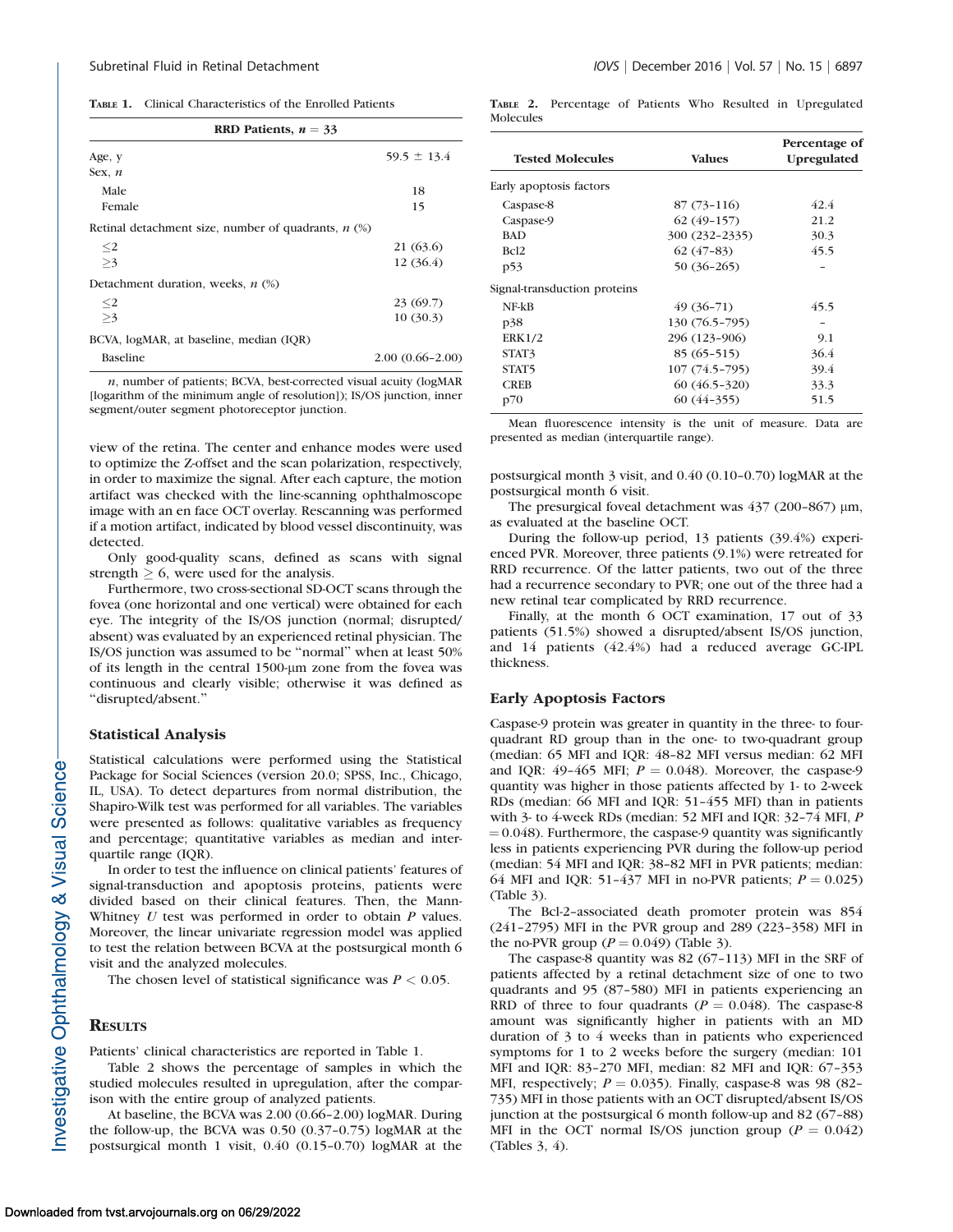|  |  |  |  |  | <b>TABLE 3.</b> Early Apoptosis Factors and Clinical Characteristics of Enrolled Patients |
|--|--|--|--|--|-------------------------------------------------------------------------------------------|
|--|--|--|--|--|-------------------------------------------------------------------------------------------|

| <b>Retinal Detachment Size,</b><br>Early<br><b>Number of Quadrants</b><br>Apoptosis |               |                                 |         | <b>Detachment Duration, Weeks</b> |                |         | <b>PVR Development</b><br>During Follow-Up |                |         |
|-------------------------------------------------------------------------------------|---------------|---------------------------------|---------|-----------------------------------|----------------|---------|--------------------------------------------|----------------|---------|
| <b>Factors</b>                                                                      | 1–2. $n = 21$ | $3-4, n = 12$                   | P Value | 1–2, $n = 23$                     | $3-4, n = 10$  | P Value | Yes, $n=13$                                | No, $n=20$     | P Value |
| Caspase-9                                                                           | $62(49-465)$  | $65(48-82)$                     | 0.048   | $66(51-455)$                      | $52(32-74)$    | 0.048   | 54 (38-82)                                 | $64(51-437)$   | 0.025   |
| <b>BAD</b>                                                                          |               | 292 (232-2335) 361.0 (232-2309) | 0.562   | 300 (241-1594)                    | 328 (215-2600) | 0.884   | 854 (241-2795)                             | 289 (223-358)  | 0.049   |
| Caspase-8                                                                           | $82(67-113)$  | $95(87-580)$                    | 0.048   | $82(67-353)$                      | $101(83-270)$  | 0.035   | 98 (82-735)                                | $83(67-101)$   | 0.113   |
| Bcl <sub>2</sub>                                                                    | $56(42-74)$   | $63(58-83)$                     | 0.367   | $60(44-73)$                       | $68(54-84)$    | 0.441   | $67(47-87)$                                | 57 (45–73)     | 0.298   |
| p53                                                                                 | $41(34-265)$  | $53(40-260)$                    | 0.459   | $52(36-350)$                      | $40.0(26-57)$  | 0.201   | $52(28-66)$                                | $48.0(36-295)$ | 0.761   |

n, number of patients; IS/OS junction, inner segment/outer segment photoreceptor junction; mean fluorescence intensity is the unit of measure. Data are presented as median (interquartile range). The Mann-Whitney  $U$  test was performed in order to obtain  $P$  values.

The Bcl-2 protein was increased in the SRF of those patients showing a disrupted/absent IS/OS junction on OCT images performed at the postsurgical month 6 visit (median: 73 MFI and IQR: 61–287 MFI in the altered IS/OS junction group; median: 53 MFI and IQR: 45–62 MFI in the preserved IS/OS junction group;  $P = 0.003$ ) (Table 4).

The amount of p53 was greater in those patients showing a normal IS/OS junction (median: 43 MFI and IQR: 36–58 MFI in the disrupted/absent IS/OS junction group; median: 325 MFI and IQR: 41-435 MFI in the normal IS/OS junction group;  $P =$ 0.029) (Table 4).

## Signal-Transduction Proteins

Extracellular signal–regulated kinases 1 and 2 were increased in those patients with detachment durations of 1 to 2 weeks, compared with the 3- to 4-week-duration MD group (median: 432 MFI and IQR: 172–1129 MFI; median: 119 MFI and IQR: 65-371 MFI;  $P = 0.025$ ) (Table 5). Furthermore, ERK 1/2 was higher in quantity in those patients without a reduced average GC-IPL thickness at the month 6 visit (median: 321 MFI and IQR: 160–2270 MFI in the reduced GC-IPL group; median: 367 MFI and IQR: 169-1028 MFI in the normal GC-IPL group;  $P =$ 0.028) (Table 6).

## Best-Corrected Visual Acuity at the Postsurgery Month 6 Visit

Linear regression analysis was performed to evaluate the relationship between BCVA at the postsurgical month 6 visit and the tested molecules. Both ERK 1/2 and CREB were related to the month 6 BCVA (Table 7).

## **DISCUSSION**

In this prospective study, we investigated the levels of both signal-transduction proteins and early apoptosis proteins in the SRF collected during scleral buckling surgery for macula-off RRD. Overall, we found that these proteins are associated with different clinical features and postsurgical outcomes.

Several studies have demonstrated that cytokines are correlated with the RRD repair outcome.<sup>22,23</sup> In fact, abundant laboratory-based evidence is available showing that inflammatory cytokines and inflammatory cells could underlie the pathologic changes leading to the development of PVR.24–26 Laboratory and animal studies also showed that signaltransduction proteins and early apoptosis molecules influence the outcome after surgery for RRD repair.5–12 However, to the best of our knowledge, no clinical study has evaluated the association between the levels of these molecules in the SRF and the clinical features, as well as the postsurgical results, in patients with macula-off RRD undergoing scleral buckle surgery.

In our patients, caspase-9 concentration was found to be higher both in RRD with a greater size and in RRD characterized by less time elapsed after the onset of symptoms. These results are not surprising for the following reasons: (1) With a greater level of detachment, more outer retinal cells start to deteriorate from the reduction of nutrients and oxygen supply, leading to the activation of the apoptotic pathway; and (2) it is known that apoptosis occurs quickly after RRD onset.<sup>5</sup> Interestingly, the extrinsic pathway was also found to be involved in RRD, and caspase-8 level was increased in patients affected by a bigger RD.

Ricker et al. $23$  enrolled 75 patients affected by RRD and scheduled them for scleral buckle surgery. In their study, the authors collected the SRF during the surgery and demonstrated that the level of several cytokines was higher in patients in whom PVR developed. In the present study, we showed that early apoptosis molecules are associated with PVR development. Indeed, we found that a lower concentration of caspase-9 characterized the SRF of patients in whom PVR developed within 6 months after the surgery. The intrinsic pathway, which has been well established as involving caspase-9, is triggered by several stress factors.14–16 Retinal detachment reduces nutrients and oxygen supply for the outer retina. In

TABLE 4. Early Apoptosis Factors and Postsurgical Month 6 Optical Coherence Tomography Features of Enrolled Patients

| Early<br>Apoptosis<br><b>Factors</b> |                | Reduced Average GC-IPL Thickness |         | <b>IS/OS Junction</b>      |                  |         |  |
|--------------------------------------|----------------|----------------------------------|---------|----------------------------|------------------|---------|--|
|                                      | Yes, $n = 14$  | No, $n = 19$                     | P Value | Disrupted/Absent, $n = 17$ | Normal, $n = 16$ | P Value |  |
| Caspase-9                            | $56(40-350)$   | 82 (54-286)                      | 0.422   | $82(50-455)$               | 55 (49-66)       | 0.111   |  |
| <b>BAD</b>                           | 326 (234-1962) | 344 (284-848)                    | 0.470   | 359 (220-1674)             | 298 (241-2775)   | 0.926   |  |
| Caspase-8                            | $100(68-847)$  | $92(79-735)$                     | 0.406   | $98(82 - 735)$             | $82(67-88)$      | 0.042   |  |
| Bcl <sub>2</sub>                     | $66(53 - 73)$  | $62(47-121)$                     | 0.434   | $73(61-287)$               | $53(45-62)$      | 0.003   |  |
| p53                                  | $35(28-45)$    | $62(40-360)$                     | 0.335   | $43(36-58)$                | $325(41-435)$    | 0.029   |  |

n, number of patients; IS/OS junction: inner segment/outer segment photoreceptor junction. Data are presented as median (interquartile range). The Mann-Whitney  $U$  test was performed in order to obtain  $P$  values.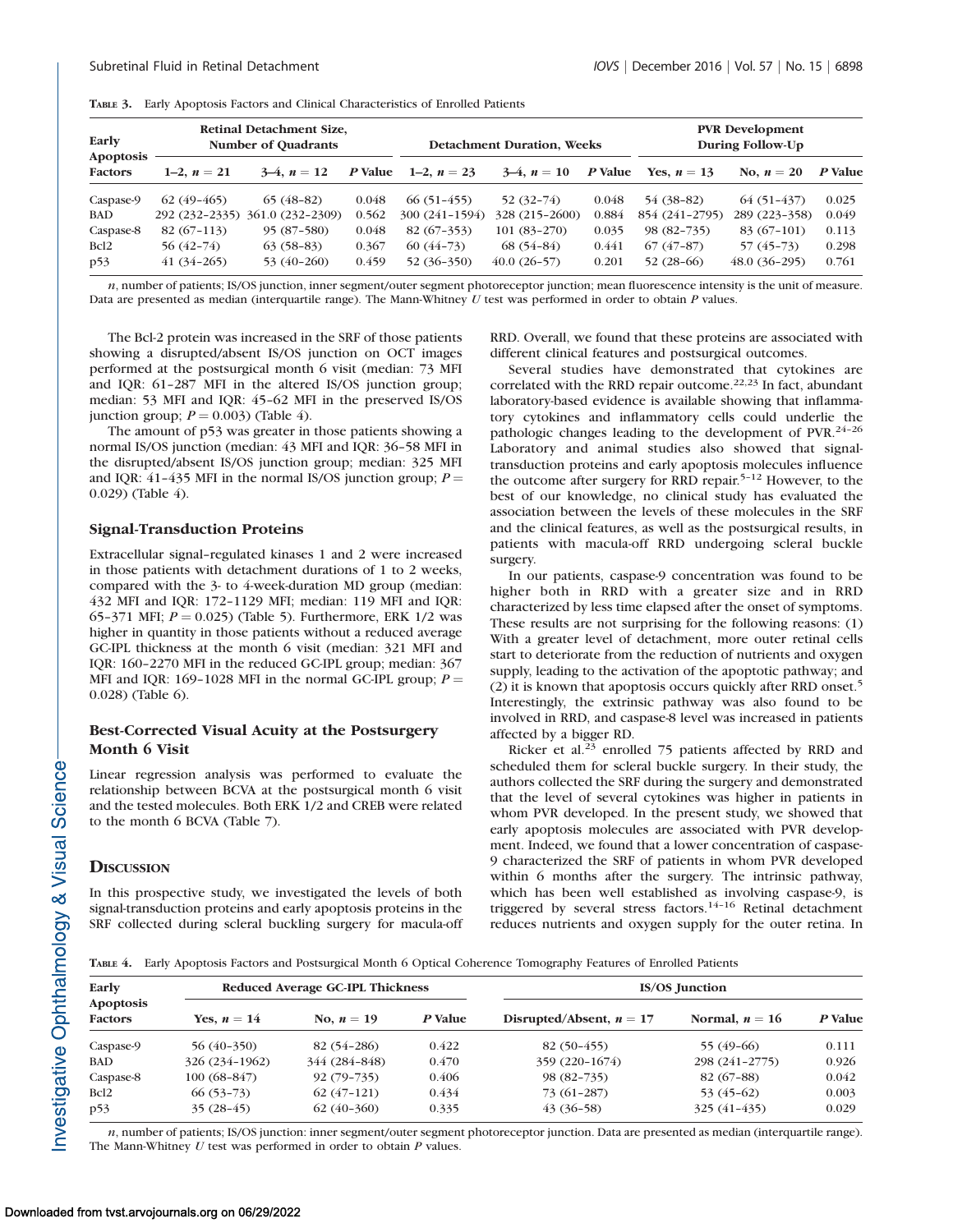| Signal-<br><b>Transduction</b> | <b>Retinal Detachment Size,</b><br><b>Number of Quadrants</b> |                                    |       | <b>Detachment Duration, Weeks</b> |                      |  | <b>PVR</b> Development<br>During the Follow-Up |                             |         |
|--------------------------------|---------------------------------------------------------------|------------------------------------|-------|-----------------------------------|----------------------|--|------------------------------------------------|-----------------------------|---------|
| Proteins                       | 1-2, $n = 21$                                                 | $3-4, n = 12$                      |       | <i>P</i> Value 1-2, $n = 23$      |                      |  | 3-4, $n = 10$ P Value Yes, $n = 13$            | No. $n = 20$                | P Value |
| $NF-kB$                        | $48(36-64)$                                                   | 59.0 (40.25-156.75)                | 0.228 | 51 (36-66)                        | $48(38-262)$ 0.658   |  | 58 (39-70)                                     | $48(36-72)$                 | 0.955   |
| p38                            | 142 (91-1005)                                                 | $102.5(65.5 - 700)$                | 0.274 | 142 (96-905)                      | $87(65-154)$ 0.089   |  |                                                | 99 (65-835) 136 (93-882)    | 0.166   |
| ERK1/2                         |                                                               | 302 (136-1062) 211.0 (72.75-757.5) | 0.242 | $432(172-1129)$                   | $119(65-371)$ 0.025  |  |                                                | 157 (93-675) 428 (143-1200) | 0.123   |
| STAT3                          | $85.0(62.5-440)$                                              | 87.5 (70.35-652.5)                 | 0.326 | $85(65-495)$                      | 75 (57-547) 0.524    |  |                                                | $71(57-585)$ 85 (65-505)    | 0.510   |
| STAT <sub>5</sub>              | $111.0(82-775)$                                               | 84.0 (70.75-890)                   | 0.839 | $111(77-825)$                     | $96.5(69-785)$ 0.743 |  |                                                | 81 (73-755) 115 (79-827)    | 0.355   |
| <b>CREB</b>                    | $60.0(46.5-255)$                                              | $68.5(46.75-447.5)$                | 0.471 | $62(45-275)$                      | 57.5 (47-365) 0.985  |  |                                                | 58 (37-475) 61 (48-267)     | 0.925   |
| p70                            | 89.0 (45-400)                                                 | 51.0 (36.25-169.5)                 | 0.193 | $60(37-375)$                      | $60(45-251)$ 0.893   |  |                                                | $53(32-193)$ $64(44-387)$   | 0.396   |

TABLE 5. Signal-Transduction Proteins and Clinical Characteristics of Enrolled Patients

n, number of patients; mean fluorescence intensity is the unit of measure. Data are presented as median (interquartile range). The Mann-Whitney  $U$  test was performed in order to obtain  $P$  values.

fact, several studies have demonstrated that histopathologic changes in the outer retinal cells, following retinal detachment, are related to the activation of the apoptotic cascade,  $6,7$  and apoptosis is considered as the major cause of the outer retinal cell death after RD.27,28 Our results might suggest a protective role of the apoptotic activation against the PVR development. The fact that a decrease in apoptotic activation leads to a higher risk of PVR after RRD has already been shown in several studies evaluating the influence of gene polymorphism.<sup>29,30</sup> Pastor-Idoate et al.<sup>29</sup> speculated that reduced levels of apoptotic proteins in retinal cells might activate other cell death pathways, which would increase the intraocular inflammation after RRD. The increased inflammation could generate a cascade of tissue responses that generate and amplify the hostile microenvironment, where activated RPE can migrate and transdifferentiate, with eventual PVR development.

Despite significant progress in the surgical management of RD, patients still often have significant visual loss, largely secondary to photoreceptor death. There are several studies reporting the use of OCT to study the photoreceptor layer after macula-off RD repair.<sup>31-33</sup> All these studies demonstrated that OCT can detect photoreceptor damage following RRD, and OCT showed that photoreceptor impairment after the surgery was between 50% and 60%.<sup>31-33</sup> As specified above, apoptosis is considered the leading cause of photoreceptor death during the RRD.27,28 Our results showed that subretinal apoptotic protein levels were correlated with the integrity of the IS/OS junction on OCT images at the postsurgical month 6 visit. These results should be considered relevant because we demonstrated, for the first time by an imaging approach, the importance of the apoptotic pathway for the post-RRD photoreceptor status. Furthermore, it is known that inhibitors of apoptosis can only partly rescue photoreceptors, implying the existence of other pathways inducing the RD-associated photoreceptor death.<sup>28</sup> Nevertheless, we did not find a difference in the level of signal-transduction proteins between patients with and without IS/OS junction alteration. Interestingly, we also found that p53 protein concentration is increased in the SRF of patients without OCT photoreceptor damage. Once activated, following cellular stress, p53 induces a cell cycle arrest to allow either repair and survival or apoptosis.<sup>34</sup> This indicates that the stress following the RD could induce an increase in p53 concentration that seems to be protective to the photoreceptors, probably because the repair and survival process prevails until the detachment repair is performed.

Menke et al.<sup>33</sup> recently showed postsurgical GC-IPL layer thinning in patients undergoing RRD surgery. We demonstrated that patients not showing a thinning of the GC-IPL layer at the postsurgical month 6 visit had a greater concentration of subretinal ERK1/2 protein. Extracellular signal–regulated kinases 1 and 2 are thought to be critical for neuronal differentiation and to have an important prosurvival activity in neurons,<sup>35</sup> as well as in retinal ganglion cells.<sup>36</sup> Thus, their overexpression could promote ganglion cell survival and, finally, GC-IPL thickness preservation. Finally, ERK1/2 were shown to be related to the 6-month BCVA, which also indicates the functional importance of this protein.

Our study has some limitations. The series presented here is relatively small. However, one should assess the current series in light of the low RRD incidence and the strict inclusion criteria, which increase the rarity of the patients suitable for recruitment. Furthermore, this study lacked a control group, and we were unable to evaluate the expression of signaltransduction proteins, as well as the level of early apoptosis proteins, in healthy subjects and to compare them with patients with RRD. Although it is not well known, SRF

TABLE 6. Signal-Transduction Proteins and Postsurgical Month 6 Optical Coherence Tomography Features of the Enrolled Patients

| Signal-<br><b>Transduction</b><br><b>Proteins</b> |                 | <b>Reduced Average GC-IPL Thickness</b> |         | <b>IS/OS Junction</b>      |                  |         |  |
|---------------------------------------------------|-----------------|-----------------------------------------|---------|----------------------------|------------------|---------|--|
|                                                   | Yes, $n = 14$   | No, $n = 19$                            | P Value | Disrupted/Absent, $n = 17$ | Normal, $n = 16$ | P Value |  |
| $NF-kB$                                           | $62(49-515)$    | $44(34-58)$                             | 0.221   | 58 (39-390)                | $49(35-59)$      | 0.133   |  |
| p38                                               | $145(117-1445)$ | 151 (80-852)                            | 0.473   | 130 (66-1085)              | $168(119-795)$   | 0.385   |  |
| ERK1/2                                            | 321 (160-2270)  | 367 (169-1028)                          | 0.028   | $425(152-1062)$            | 296 (111-1163)   | 0.837   |  |
| STAT3                                             | $290(69-615)$   | $225(70-577)$                           | 0.341   | $85(67-385)$               | $67(54-665)$     | 0.592   |  |
| STAT <sub>5</sub>                                 | 109 (65-842)    | 88 (76-787)                             | 0.360   | $111(71-820)$              | 545 (86-830)     | 0.536   |  |
| <b>CREB</b>                                       | $59(39-64)$     | 157 (47-392)                            | 0.557   | 58 (46-365)                | $62(46-345)$     | 0.742   |  |
| p70                                               | $96(44-432)$    | $64(35-345)$                            | 0.323   | $89(51-380)$               | $46(34-335)$     | 0.113   |  |

n, number of patients; IS/OS junction, inner segment/outer segment photoreceptor junction; data are presented as median (interquartile range). Mean fluorescence intensity is the unit of measure. The Mann-Whitney  $U$  test was performed in order to obtain  $P$  values.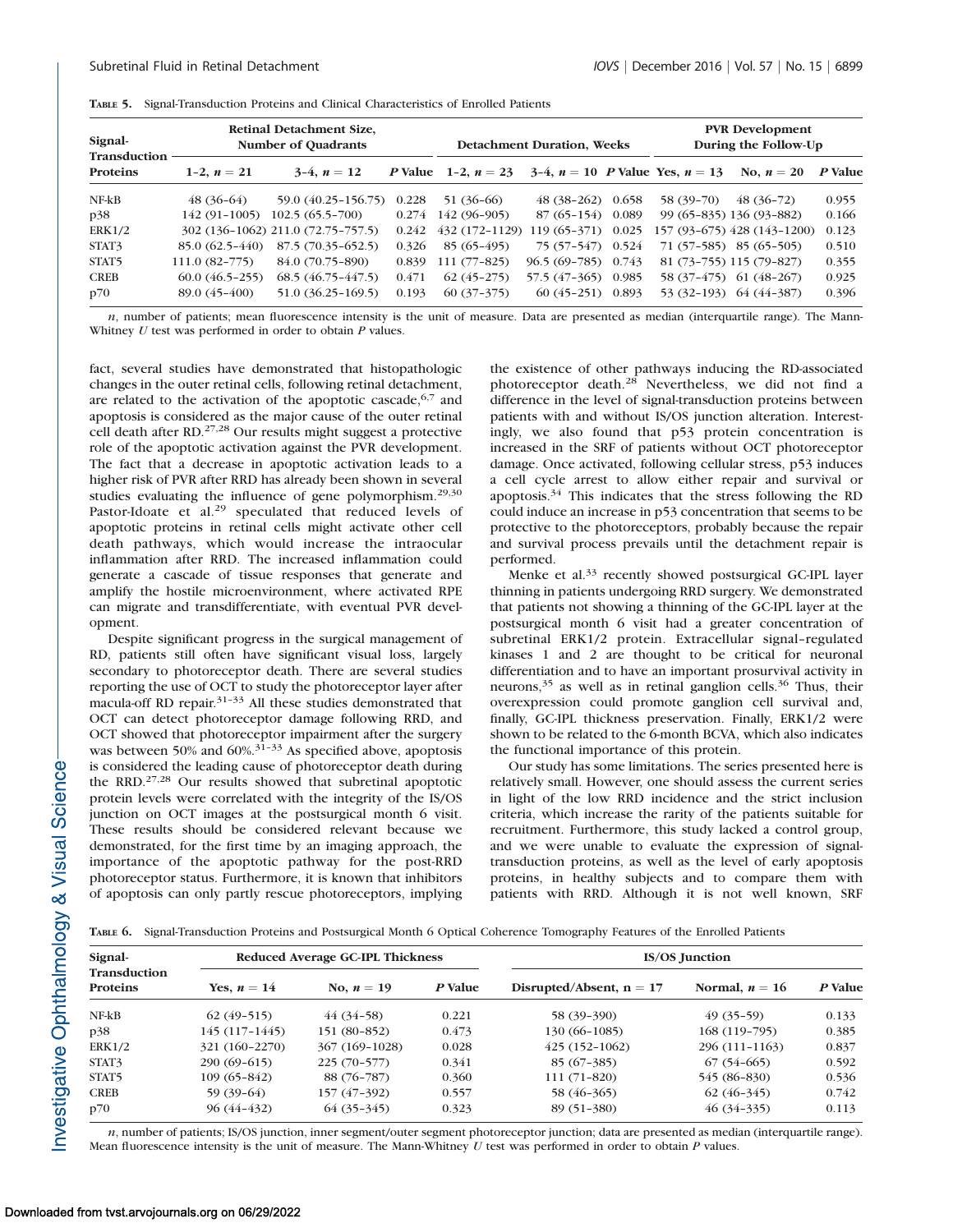TABLE 7. Relationship Between Best-Corrected Visual Acuity at the Postsurgical Month 6 Visit and the Tested Molecules

| RRD Patients, $n = 33$                                     |                    |       |  |  |  |  |
|------------------------------------------------------------|--------------------|-------|--|--|--|--|
| <b>Tested Molecules</b><br>Regression Coefficient $\pm$ SE |                    |       |  |  |  |  |
| p38                                                        | $-0.542 \pm 2.131$ | 0.050 |  |  |  |  |
| <b>ERK1/2</b>                                              | $-0.517 \pm 2.636$ | 0.022 |  |  |  |  |
| <b>CREB</b>                                                | $-0.851 \pm 3.645$ | 0.003 |  |  |  |  |

 $n$ , number of patients; SE, standard error; linear regression analysis was used to evaluate the relationship between best-corrected visual acuity at the postsurgery month 6 visit and the tested molecules. Only the statistically significant results are shown.

accumulation in RD is thought to be due to different mechanisms, involving the vitreous, serum, and retina.37,38 Therefore, SRF may be better considered as a separate pathologic entity. Hence, even though the concentration of the tested molecules was estimated in the vitreous of healthy subjects, $39$  we believe that these values should not be compared to those of our study patients, since we tested the same molecules directly in the SRF instead of the vitreous. Another major limitation is that we followed the patients only up to 6 months after the scleral buckle surgery.

In conclusion, we report the first study testing the level of prosurvival and apoptotic proteins in the SRF of eyes experiencing macula-off RRD and operated by scleral buckle surgery. The apoptotic pathway is crucial in the pathologic events following RRD: Its activation is early, in the first 2 weeks, and both leads to the photoreceptor damage and has a protective role against PVR. Data from this study might help to understand pathologic processes in retinal detachment. In particular, the early activation of the apoptotic pathway and the subsequent photoreceptor damage could explain why after 10 days of RRD occurrence, the final visual outcome is clinically comparable and independent of further delay of surgery for up to 30 days.<sup>20</sup> Furthermore, we envisage that these proteins may become a therapeutic target once their role is further clarified.

#### Acknowledgments

Disclosure: P. Carpineto, None; A. Aharrh-Gnama, None; V. Ciciarelli, None; E. Borrelli, None; F. Petti, None; R. Aloia, None; A. Lamolinara, None; M. Di Nicola, None; L. Mastropasqua, None

#### References

- 1. Sodhi A, Leung L-S, Do DV, Gower EW, Schein OD, Handa JT. Recent trends in the management of rhegmatogenous retinal detachment. Surv Ophthalmol. 2008;53:50–67.
- 2. Ghazi NG, Green WR. Pathology and pathogenesis of retinal detachment. Eye (Lond). 2002;16:411–421.
- 3. Wykoff CC, Flynn HW, Scott IU. What is the optimal timing for rhegmatogenous retinal detachment repair? JAMA Ophthalmol. 2013;131:1399–1400.
- 4. Salicone A, Smiddy WE, Venkatraman A, Feuer W. Visual recovery after scleral buckling procedure for retinal detachment. Ophthalmology. 2006;113:1734–1742.
- 5. Cook B, Lewis GP, Fisher SK, Adler R. Apoptotic photoreceptor degeneration in experimental retinal detachment. Invest Ophthalmol Vis Sci. 1995;36:990–996.
- 6. Lewis GP, Charteris DG, Sethi CS, Fisher SK. Animal models of retinal detachment and reattachment: identifying cellular events that may affect visual recovery. Eye (Lond). 2002;16: 375–387.
- 7. Fisher SK, Lewis GP, Linberg KA, Verardo MR. Cellular remodeling in mammalian retina: results from studies of experimental retinal detachment. Prog Retin Eye Res. 2005; 24:395–431.
- 8. Linberg KA, Sakai T, Lewis GP, Fisher SK. Experimental retinal detachment in the cone-dominant ground squirrel retina: morphology and basic immunocytochemistry. Vis Neurosci. 2002;19:603–619.
- 9. Kroll AJ, Machemer R. Experimental retinal detachment in the owl monkey. V. Electron microscopy of the reattached retina. Am J Ophthalmol. 1969;67:117–130.
- 10. Guérin CJ, Anderson DH, Fariss RN, Fisher SK. Retinal reattachment of the primate macula. Photoreceptor recovery after short-term detachment. Invest Ophthalmol Vis Sci. 1989;30:1708–1725.
- 11. Hisatomi T, Sakamoto T, Goto Y, et al. Critical role of photoreceptor apoptosis in functional damage after retinal detachment. Curr Eye Res. 2002;24:161–172.
- 12. Geller SF, Lewis GP, Fisher SK. FGFR1, signaling, and AP-1 expression after retinal detachment: reactive Müller and RPE cells. Invest Ophthalmol Vis Sci. 2001;42:1363–1369.
- 13. Perkins ND. Integrating cell-signalling pathways with NF-KB and IKK function. Nat Rev Mol Cell Biol. 2007;8:49–62.
- 14. Krammer PH. CD95's deadly mission in the immune system. Nature. 2000;407:789–795.
- 15. Ashkenazi A, Dixit VM. Death receptors: signaling and modulation. Science. 1998;281:1305–1308.
- 16. Krammer PH, Arnold R, Lavrik IN. Life and death in peripheral T cells. Nat Rev Immunol. 2007;7:532–542.
- 17. Machemer R, Aaberg TM, Freeman HM, Irvine AR, Lean JS, Michels RM. An updated classification of retinal detachment with proliferative vitreoretinopathy. Am J Ophthalmol. 1991; 112:159–165.
- 18. Carpineto P, Toto L, Aloia R, et al. Neuroretinal alterations in the early stages of diabetic retinopathy in patients with type 2 diabetes mellitus. Eye (Lond). 2016;30:673–679.
- 19. van de Put MAJ, Croonen D, Nolte IM, Japing WJ, Hooymans JMM, Los LI. Postoperative recovery of visual function after macula-off rhegmatogenous retinal detachment. PLoS One. 2014;9:e99787.
- 20. Frings A, Markau N, Katz T, et al. Visual recovery after retinal detachment with macula-off: is surgery within the first 72 h better than after [published online ahead of print February 11, 2016]. Br J Ophthalmol. doi:10.1136/bjophthalmol-2015- 308153.
- 21. Mwanza J-C, Oakley JD, Budenz DL, Chang RT, Knight OJ, Feuer WJ. Macular ganglion cell-inner plexiform layer: automated detection and thickness reproducibility with spectral domain-optical coherence tomography in glaucoma. Invest Ophthalmol Vis Sci. 2011;52:8323–8329.
- 22. Ricker LJAG, Kessels AGH, de Jager W, Hendrikse F, Kijlstra A, la Heij EC. Prediction of proliferative vitreoretinopathy after retinal detachment surgery: potential of biomarker profiling. Am J Ophthalmol. 2012;154:347–354, e2.
- 23. Ricker LJAG, Kijlstra A, de Jager W, Liem ATA, Hendrikse F, La Heij EC. Chemokine levels in subretinal fluid obtained during scleral buckling surgery after rhegmatogenous retinal detachment. Invest Ophthalmol Vis Sci. 2010;51:4143–4150.
- 24. Charteris DG, Hiscott P, Robey HL, Gregor ZJ, Lightman SL, Grierson I. Inflammatory cells in proliferative vitreoretinopathy subretinal membranes. Ophthalmology. 1993;100:43– 46.
- 25. Esser P, Heimann K, Wiedemann P. Macrophages in proliferative vitreoretinopathy and proliferative diabetic retinopathy: differentiation of subpopulations. Br J Ophthalmol. 1993;77: 731–733.